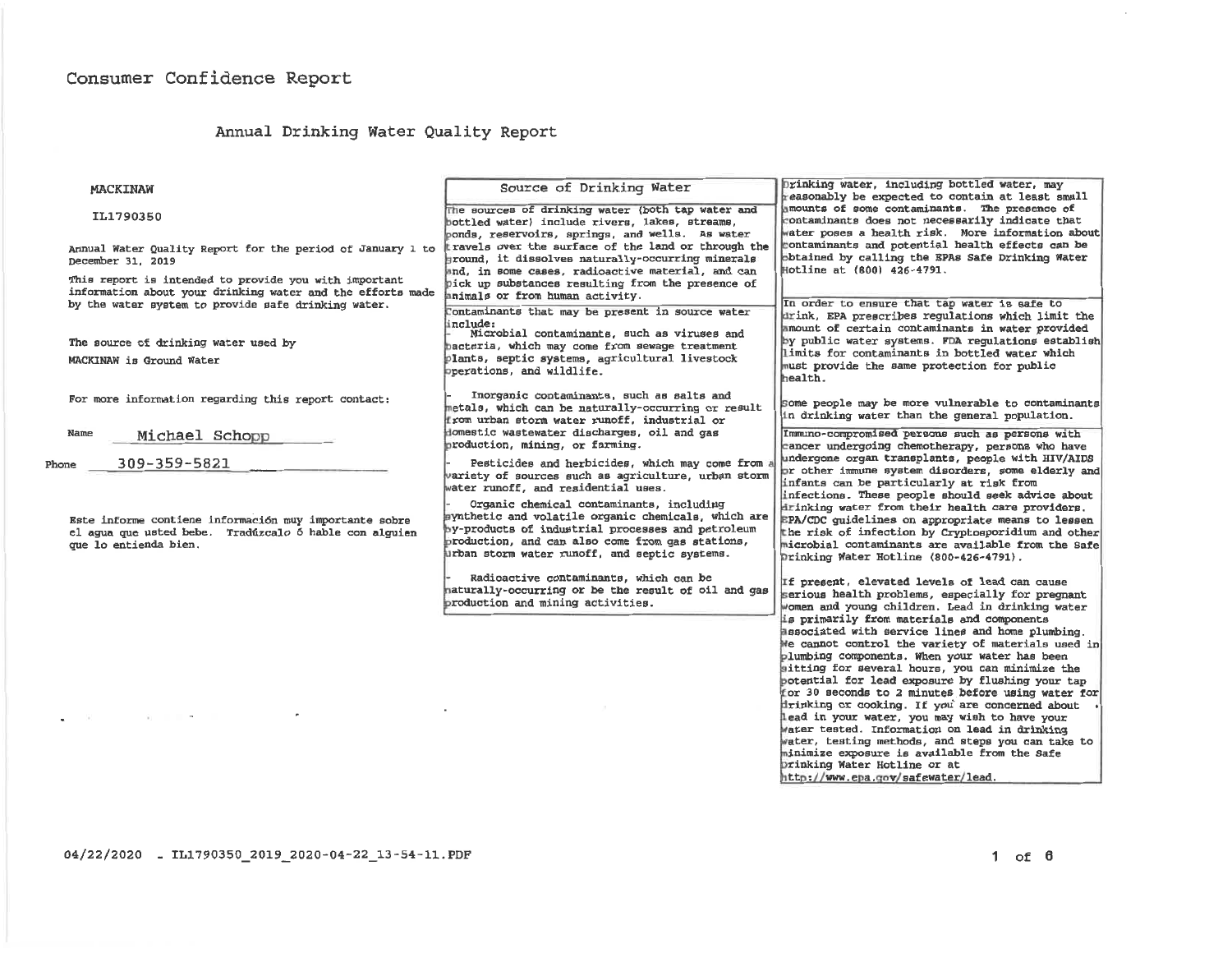# Source Water Information

|                | Source Water Name | Type of Water | Report Status | Location                     |
|----------------|-------------------|---------------|---------------|------------------------------|
| WELL 6 (01061) |                   | GW            | <u>Active</u> | E EDGE OF TOWN N OF SMITH ST |
| WELL 7 (01457) |                   | <b>GW</b>     | Active        | IS 1000 FT NE OF WELL 6      |

 $04/22/2020$  . IL1790350\_2019\_2020-04-22\_13-54-11 PDF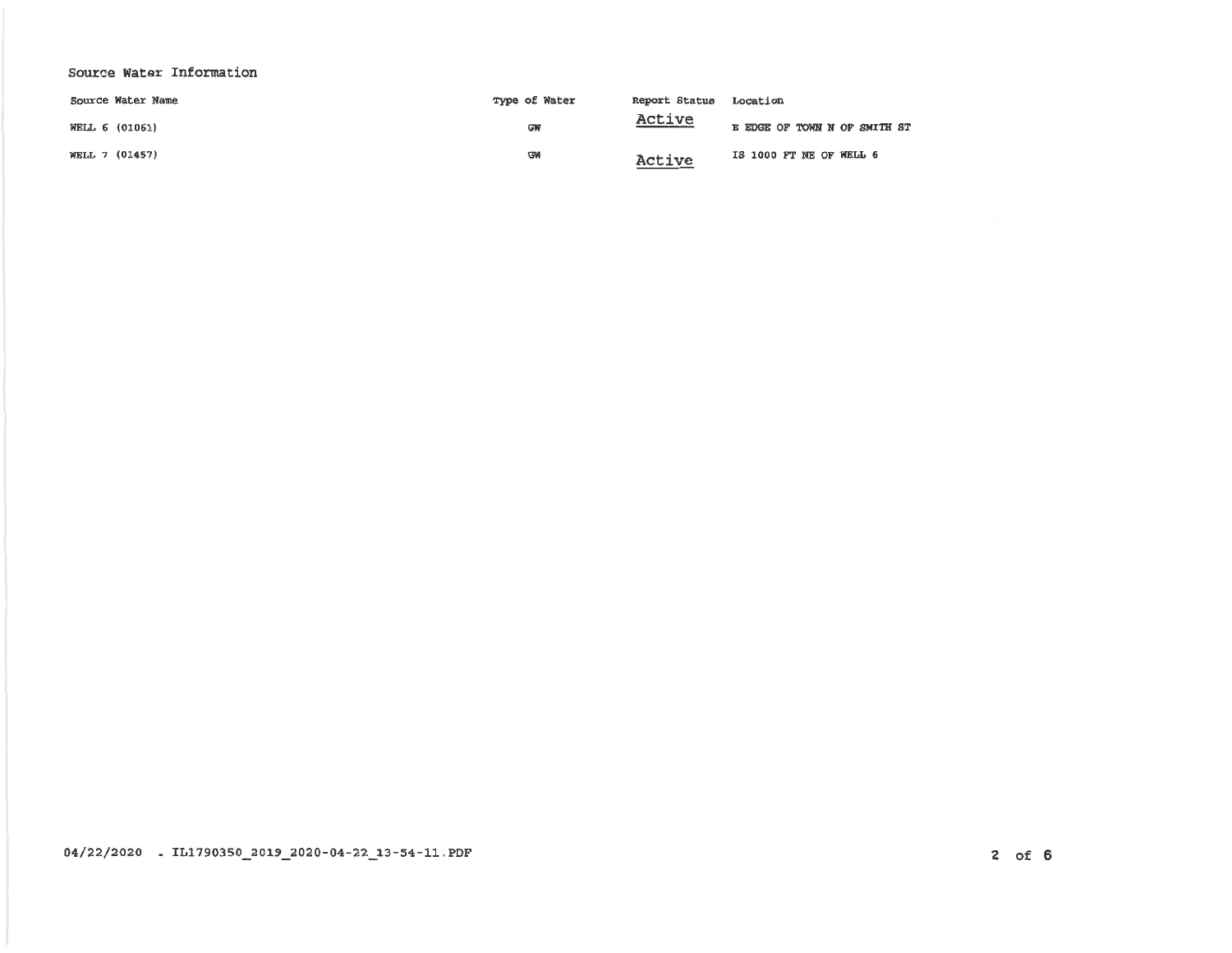#### Source Water Assessment

We want our valued customers to be informed about their water quality. If you would like to learn more, please feel welcome to attend any of our regularly scheduled meetings. The source water assessment for our supply has been completed by the Illinois EPA. If you would like a copy of this information, please stop . To view a summary version of the completed Source Water Assessments, including: by City Hall or call our water operator at (309) 359-5821 Importance of Source Water; Susceptibility to Contamination Determination, and documentation/recommendation of Source Water Protection Efforts, you may access the Illinois EPA website at http://www.epa.state.il.us/cgi-bin/wp/swap-fact-sheets.pl.

## Requiar Scheduled Board Meetings Are Held Every 2nd & 4th Mondays At 7:00pm At 100 E. Fast Ave. Mackinaw Il.

Source of Water: MACKINAWTo determine Mackinaw's susceptibility to groundwater contamination, the following documents were reviewed; a Well Site Survey, published in 1988 by the Illinois EPA; and a Wellhead Protection Program Plan, published in 1997 by Farnsworth and Wylie P.C. for the Village of Mackinaw. During the survey of Mackinaw's source water protection area, Illinois EPA staff recorded four potential sources, routes, or possible problem sites within the 400 foot minimum setback zone of wells #3, #4, and #5. A total of five potential sources or problem sites are located within the 1,000 foot survey radius of these wells. However, the Illinois EPA has determined that several of these potential sources of contamination may now be of reduced risk to the source water utilized by the community water supply wells because these wells are now inactive. Four potential sources or problem sites are located within the 1.000 foot survey radius of wells #6 and #7.Based upon this information, the Illinois BPA has determined that Mackinaw Wells #6 and #7 are not susceptible to TOC. VOC and SOC contamination. This fact is based upon the construction of the wells which affords it natural geologic protection.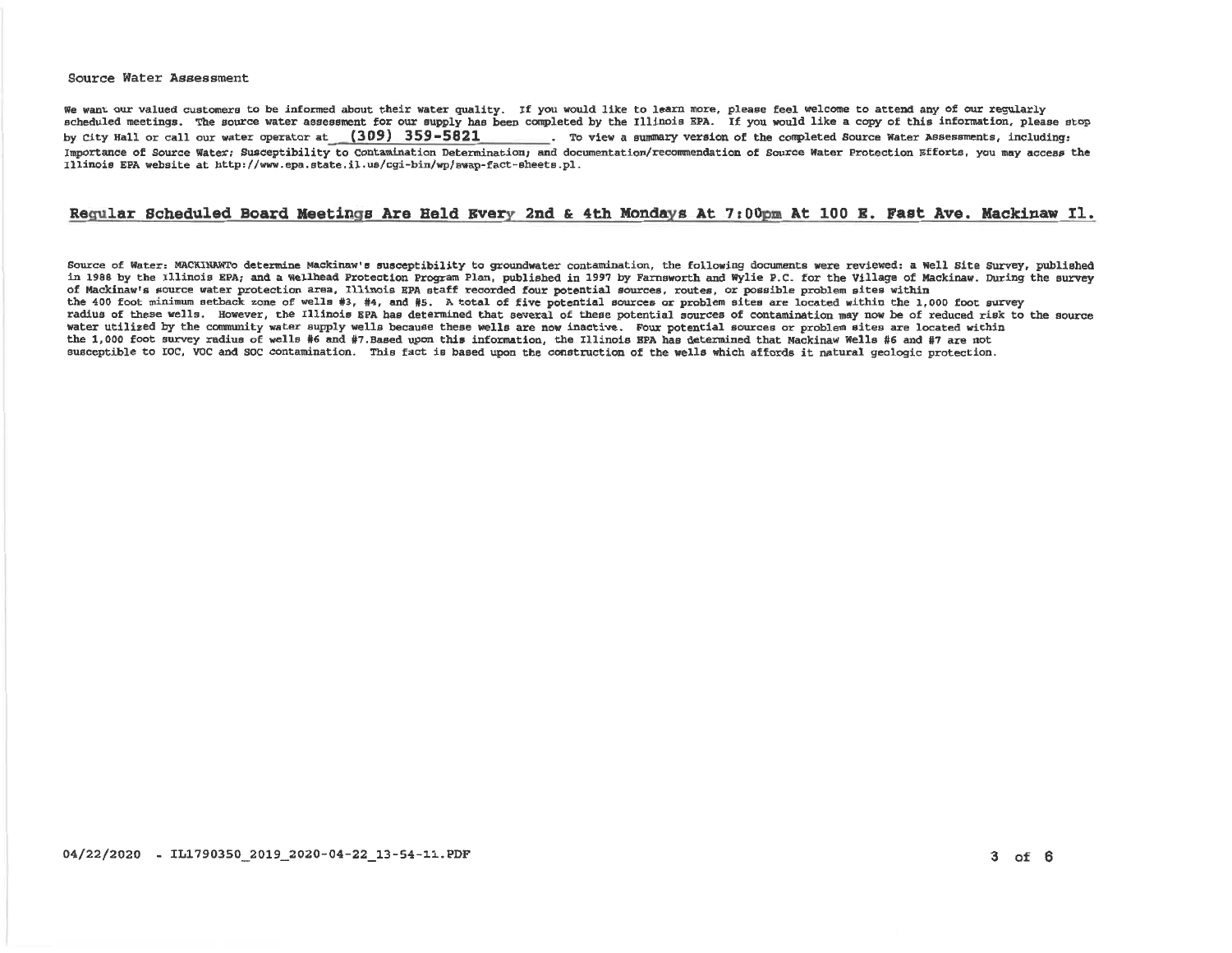## **Coliform Bacteria**

| Maximum<br>Contaminant Level<br>Goal | Maximum<br>Contaminant<br>Level | Positive | Total Coliform   Highest No. of Fecal Coliform or E.<br>Coli Maximum<br>Contaminant Level | Total No. of<br>Positive E. Coli or<br>Fecal Coliform<br>Samples | Violation Likely Source of Contamination |
|--------------------------------------|---------------------------------|----------|-------------------------------------------------------------------------------------------|------------------------------------------------------------------|------------------------------------------|
|                                      | . positive<br>monthly sample.   | 13       |                                                                                           |                                                                  | Naturally present in the environment.    |

Coliforms are bacteria that are naturally present in the environment and are used as an indicator that other, potentially harmful, waterborne pathogens may be present or that a potential pathway exists through which contamination may enter the drinking water distribution system. We found coliforms indicating the need to look for potential problems in water treatment or distribution. When this **occurs, we arerequired to conduct assessment(s) to identify problems and to correct any problems that were found during these assessments.** 

During the past year we were required to conduct 1 Level 1 assessment. 1 Level 1 assessment was completed. In addition, we were required to take 1 corrective action and we completed that action.

### **Lead and Copper**

Definitions:

Action Level Goal (ALG): The level of a contaminant in drinking water below which there is no known or expected risk to health. ALGs allow for a margin of safety.<br>Action Level: The concentration of a contaminant which, if exceeded, triggers treatment or other requirements which a water system must follow.

| Lead and Copper | Date Sampled | <b>MCLG</b> | Action Level<br>(AL) | 90th<br>Percentile | # Sites Over<br>AL | Units | Violation | Likely Source of Contamination                                                                                |
|-----------------|--------------|-------------|----------------------|--------------------|--------------------|-------|-----------|---------------------------------------------------------------------------------------------------------------|
| Copper          | 07/11/2018   | 1.3         | 1.3                  | 0.22               |                    | ppm   |           | Erosion of natural deposits; Leaching from<br>wood preservatives; Corrosion of household<br>plumbing systems. |
| Lead            | 07/11/2018   |             | 15                   | 5.6                |                    | ppb   |           | Corrosion of household plumbing systems;<br>Erosion of natural deposits.                                      |

## **Water Quality Test Results**

| Definitions:                      | The following tables contain scientific terms and measures, some of which may require explanation.                                                                                                                                                                         |
|-----------------------------------|----------------------------------------------------------------------------------------------------------------------------------------------------------------------------------------------------------------------------------------------------------------------------|
| Avg:                              | Requlatory compliance with some MCLs are based on running annual average of monthly samples.                                                                                                                                                                               |
| Level 1 Assessment:               | A Level 1 assessment is a study of the water system to identify potential problems and determine (if possible) why<br>total coliform bacteria have been found in our water system.                                                                                         |
| Level 2 Assessment:               | A Level 2 assessment is a very detailed study of the water system to identify potential problems and determine (if<br>possible) why an E. coli MCL violation has occurred and/or why total coliform bacteria have been found in our water<br>system on multiple occasions. |
| Maximum Contaminant Level or MCL: | The highest level of a contaminant that is allowed in drinking water. MCLs are set as close to the MCLGs as feasible<br>using the best available treatment technology.                                                                                                     |
|                                   | Maximum Contaminant Level Goal or MCLG: The level of a contaminant in drinking water below which there is no known or expected risk to health. MCLGs allow<br>for a margin of safety.                                                                                      |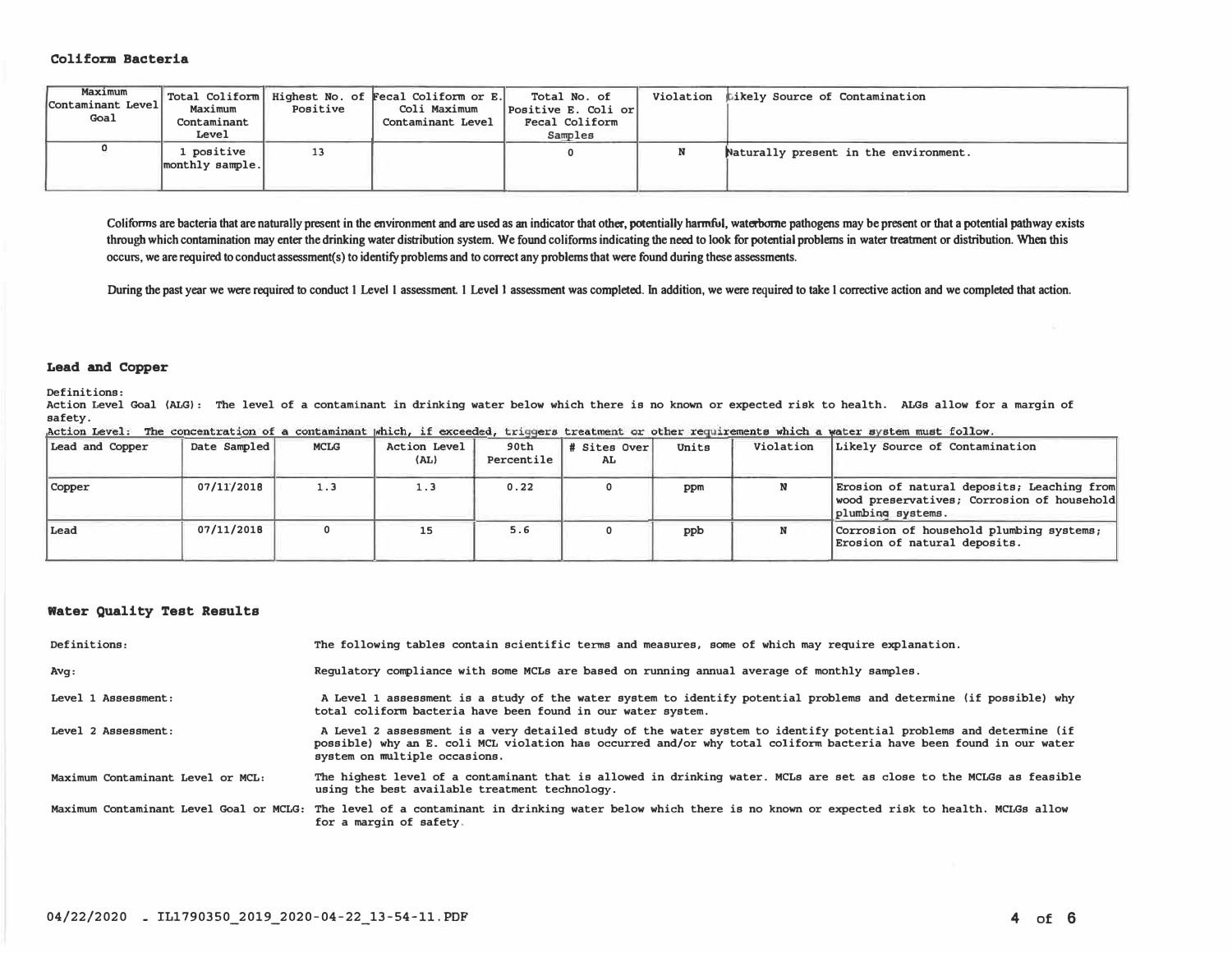# Water Quality Test Results

| <b>MRDL:</b>                                          | Maximum residual disinfectant level or The highest level of a disinfectant allowed in drinking water. There is convincing evidence that addition of a<br>disinfectant is necessary for control of microbial contaminants. |
|-------------------------------------------------------|---------------------------------------------------------------------------------------------------------------------------------------------------------------------------------------------------------------------------|
| Maximum residual disinfectant level<br>goal or MRDLG: | The level of a drinking water disinfectant below which there is no known or expected risk to health. MRDLGs do not<br>reflect the benefits of the use of disinfectants to control microbial contaminants.                 |
| na:                                                   | not applicable.                                                                                                                                                                                                           |
| mrem:                                                 | millirems per year (a measure of radiation absorbed by the body)                                                                                                                                                          |
| ppb:                                                  | micrograms per liter or parts per billion - or one ounce in 7,350,000 gallons of water.                                                                                                                                   |
| ppm:                                                  | milligrams per liter or parts per million - or one ounce in 7,350 gallons of water.                                                                                                                                       |
| Treatment Technique or TT:                            | A required process intended to reduce the level of a contaminant in drinking water.                                                                                                                                       |